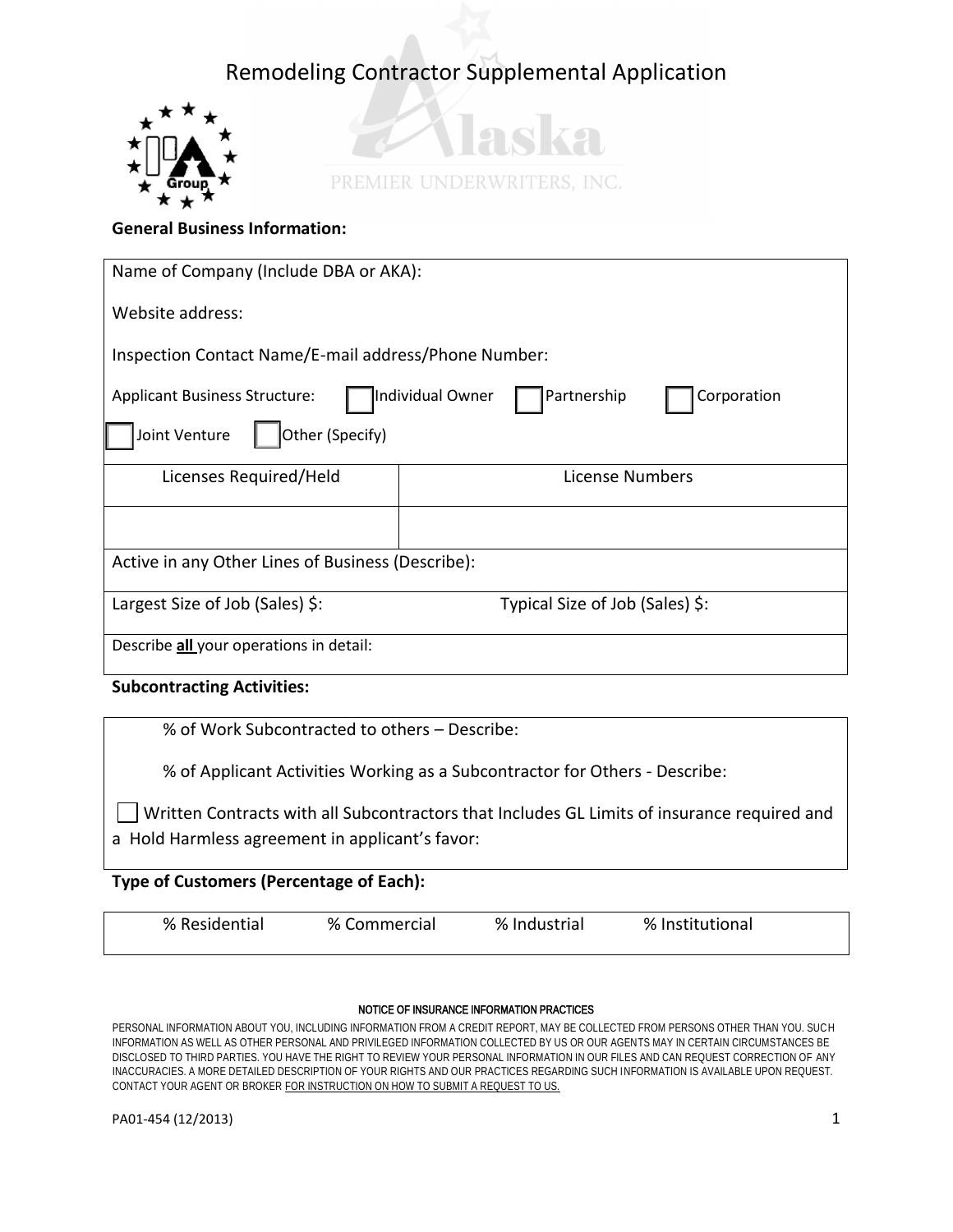

# as ka PREMIER UNDERWRITERS, INC.

## % Governmental

Has the type of Business Activity Changed In the Last 3 years:

Height/Number of stories:

## **Remodeling Contractor Activities:**

| Remodel of interior finishes/Replacement of interior fixtures, cabinets, flooring, etc.                                |  |  |
|------------------------------------------------------------------------------------------------------------------------|--|--|
| Remodel of interior finishes and minor changes to exterior (Doors, windows, exterior painting)                         |  |  |
| including all non-structural changes (HVAC, Plumbing, Electrical) - includes commercial "Fit-Out"<br>construction jobs |  |  |
| Repair, replace, remove load bearing walls, add additional stories, add stairways or elevators - if                    |  |  |
| structural changes are to be made - does our applicant have a system in place that requires the<br>following:          |  |  |
| Letters from engineers stating that the site has been inspected, and that the structure is                             |  |  |
| able to accept the proposed changes                                                                                    |  |  |
| Documentation from engineers including complete description of structural changes                                      |  |  |
| Documentation from applicant that the engineering specifications will be followed and                                  |  |  |
| controls are in place to prevent collapse, etc.                                                                        |  |  |
| Private protection - When required - will these systems be operational during renovation:                              |  |  |
| Automatic Sprinklers/Alarms     Burglar Alarms     Fencing/Lighting<br>Watchman Service                                |  |  |
| Are utilities active during renovation (heat present if water supply is active, etc.): $\vert \vert$ Yes<br>No         |  |  |

#### NOTICE OF INSURANCE INFORMATION PRACTICES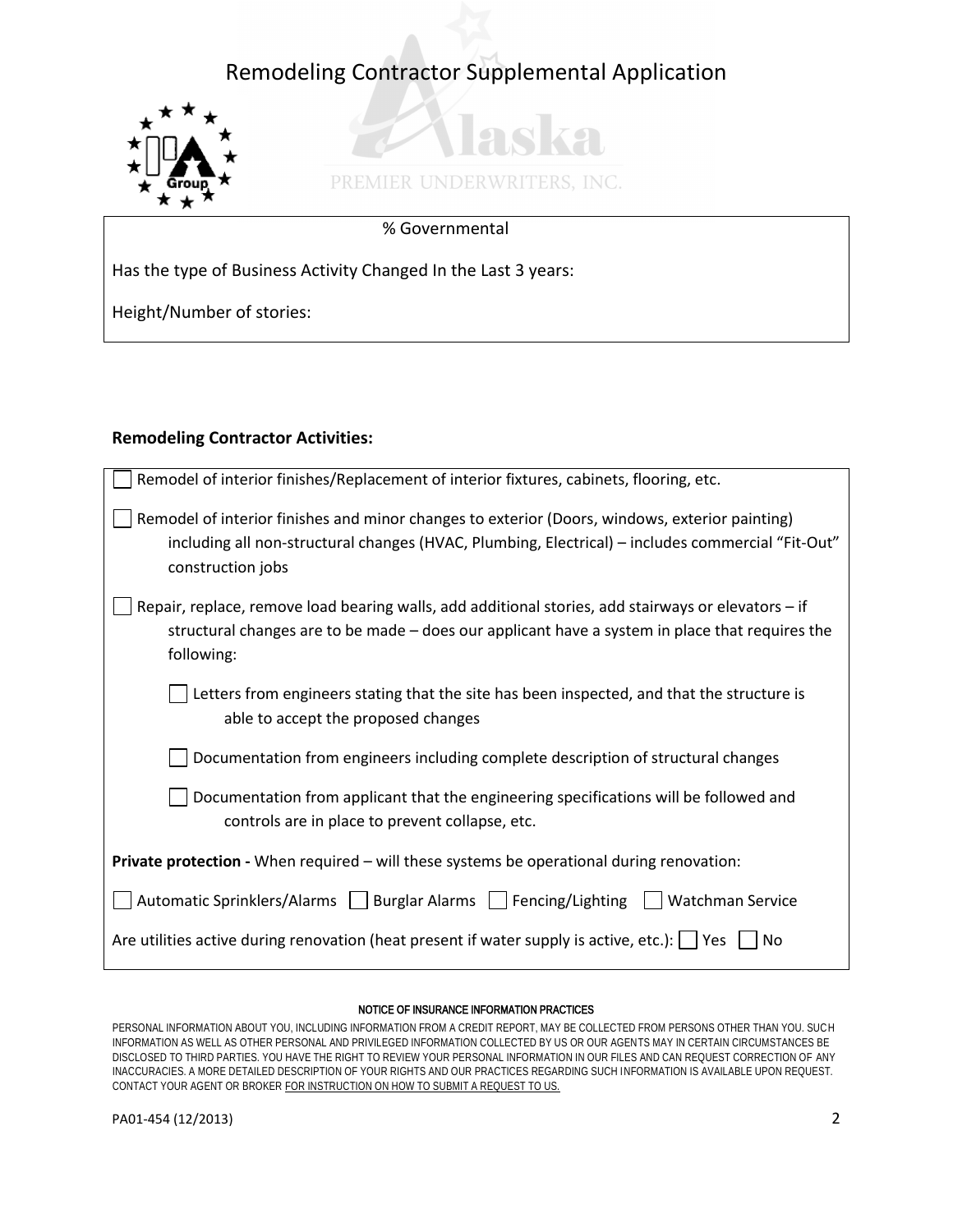

## PREMIER UNDERWRITERS, INC.

aska

| Debris removal (public protection measures) procedures for renovation sites   Yes<br>i No   |  |
|---------------------------------------------------------------------------------------------|--|
| EPA guidelines followed of handling/removing hazardous materials: $\vert \vert$ Yes<br>l No |  |
| Comments:                                                                                   |  |

Excavations:

Maximum Depths Excavated: Utility Company Notified Prior to Digging:

## **Equipment:**

Lease, rent equipment to other contractors With or without Operators – Describe:

Lease, rent or borrow equipment from others – With or without Operators

Describe:

 $\Box$  Written contract in place detailing Equipment maintenance/repair responsibilities:

Comments:

## **Current Job Sites:**

| Job Name | Job Description | Job Cost \$ |
|----------|-----------------|-------------|
|          |                 |             |
|          |                 |             |

#### NOTICE OF INSURANCE INFORMATION PRACTICES